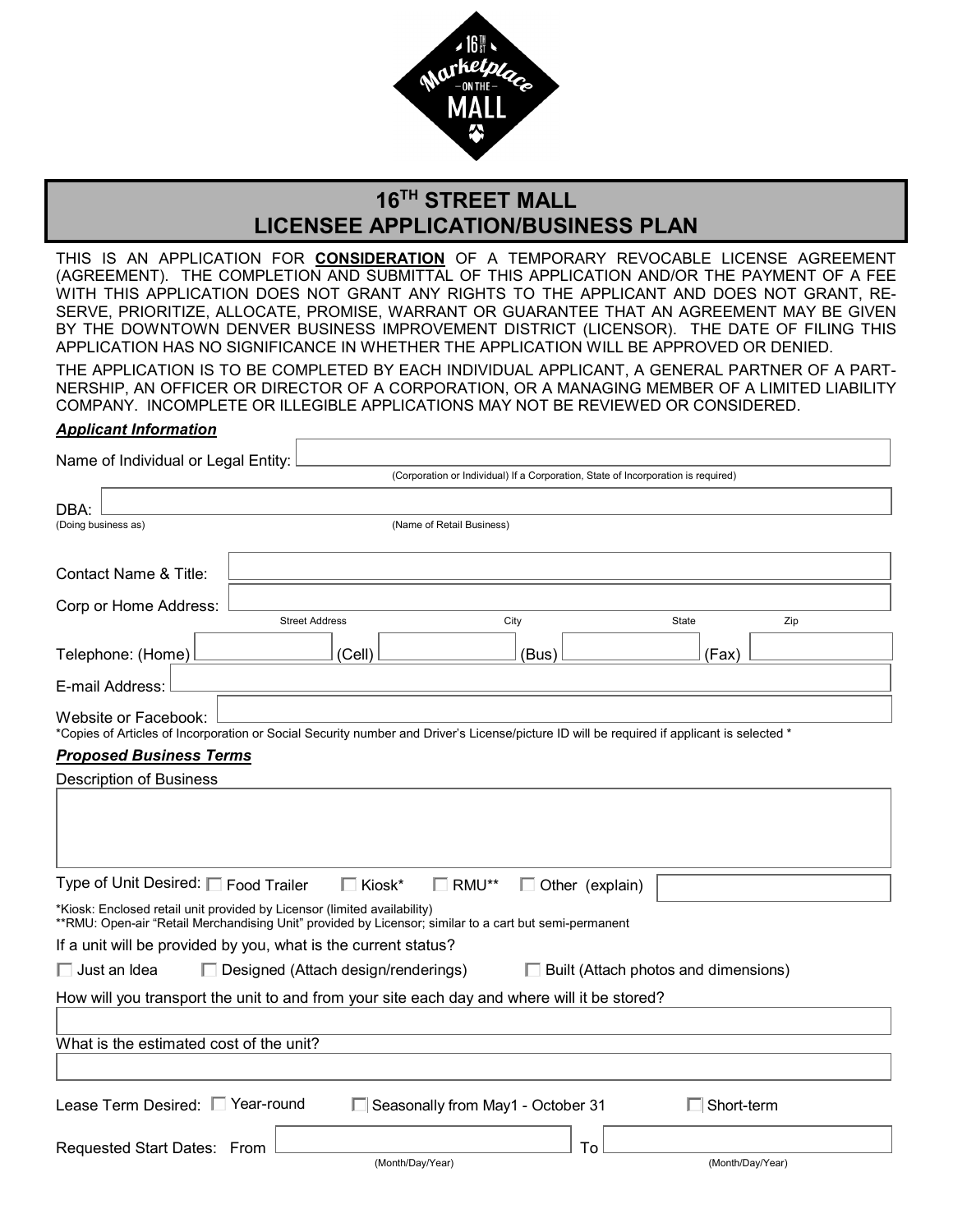# **Electrical Needs: Please choose one**

None 110v (household style plug) 220v (industrial style plug)

Please explain the equipment you will need the electricity for:

# **Operating Schedule**

|                                                                                                                                          | In most areas of the Mall, full-time hours of operation are required. Full-time hours are currently 11:00AM - 6:00PM from |                         |  | May1st – October 31 <sup>st</sup> and 11:00AM – 4:00PM from November 1 <sup>st</sup> – April 30 <sup>th</sup> . Applicants may operate more hours if desired. |
|------------------------------------------------------------------------------------------------------------------------------------------|---------------------------------------------------------------------------------------------------------------------------|-------------------------|--|---------------------------------------------------------------------------------------------------------------------------------------------------------------|
| List your days and hours of Operation                                                                                                    |                                                                                                                           |                         |  |                                                                                                                                                               |
| Monday - Friday                                                                                                                          |                                                                                                                           | to                      |  |                                                                                                                                                               |
| Saturday                                                                                                                                 |                                                                                                                           | to                      |  |                                                                                                                                                               |
| Sunday                                                                                                                                   |                                                                                                                           | to                      |  |                                                                                                                                                               |
|                                                                                                                                          | Would you still be interested if operating 7 days a week with conforming hours were required? $\square$ Yes               |                         |  | $\Box$ No                                                                                                                                                     |
| Please Check One:                                                                                                                        | *Licensor reserves the right to change the hours of operation as permitted in the License Agreement                       |                         |  |                                                                                                                                                               |
|                                                                                                                                          | $\Box$ I am able to and interested in operating full-time and will have adequate staff/employees to do so                 |                         |  |                                                                                                                                                               |
|                                                                                                                                          | $\Box$ I am able to and interested in operating full-time and will sometiems operate later in the day (eveings/nights)    |                         |  |                                                                                                                                                               |
|                                                                                                                                          | $\Box$ I am NOT able to operate full time. I am applying only for areas of the Mall with flexible hours                   |                         |  |                                                                                                                                                               |
| <b>Business Information</b>                                                                                                              |                                                                                                                           |                         |  |                                                                                                                                                               |
| What are your estimated start-up costs?                                                                                                  |                                                                                                                           |                         |  |                                                                                                                                                               |
| Inventory/Stock                                                                                                                          |                                                                                                                           | <b>Display Fixtures</b> |  |                                                                                                                                                               |
| Supplies/Packaging                                                                                                                       |                                                                                                                           | Cash Register           |  |                                                                                                                                                               |
| Other                                                                                                                                    |                                                                                                                           | <b>TOTAL</b>            |  |                                                                                                                                                               |
| How will your new retail business be financed?                                                                                           |                                                                                                                           |                         |  |                                                                                                                                                               |
| When will this financing be secured?                                                                                                     |                                                                                                                           |                         |  | $\Box$ Yes<br>$\Box$ No<br>Is it available immediately?                                                                                                       |
| What are your financial resources?                                                                                                       |                                                                                                                           |                         |  |                                                                                                                                                               |
| Resources in Checking/Savings:                                                                                                           |                                                                                                                           |                         |  |                                                                                                                                                               |
| Line of Credit available:                                                                                                                |                                                                                                                           |                         |  |                                                                                                                                                               |
| Will you accept major credit cards? $\square$ Yes<br>$\Box$ No<br>(Accepting credit cards is highly recommended)                         |                                                                                                                           |                         |  |                                                                                                                                                               |
| How much time do YOU plan to work at this location (per week)?                                                                           |                                                                                                                           |                         |  |                                                                                                                                                               |
| How many full & part-time employees will you have? (full-time)<br>(part-time)                                                            |                                                                                                                           |                         |  |                                                                                                                                                               |
| What is your estimated monthly staffing cost for all employees (full & part-time)                                                        |                                                                                                                           |                         |  |                                                                                                                                                               |
| <b>Business Experience (if applicable)</b>                                                                                               |                                                                                                                           |                         |  |                                                                                                                                                               |
| Have you ever operated a retail, cart or vending business before? $\square$ Yes $\square$ No If yes, please list the location and dates: |                                                                                                                           |                         |  |                                                                                                                                                               |
| Location 1                                                                                                                               |                                                                                                                           | Dates                   |  |                                                                                                                                                               |
| Location 2                                                                                                                               |                                                                                                                           | Dates                   |  |                                                                                                                                                               |
| Previous Unit Type: □ Food Trailer<br>$\Box$ Kiosk*<br>RMU**<br>$\Box$ Other (explain)                                                   |                                                                                                                           |                         |  |                                                                                                                                                               |
| What were the average sales in your most recent business?                                                                                |                                                                                                                           |                         |  |                                                                                                                                                               |
| Month $(s)$ of:                                                                                                                          |                                                                                                                           | Sales:                  |  |                                                                                                                                                               |
| Month(s) of:                                                                                                                             |                                                                                                                           | Sales:                  |  |                                                                                                                                                               |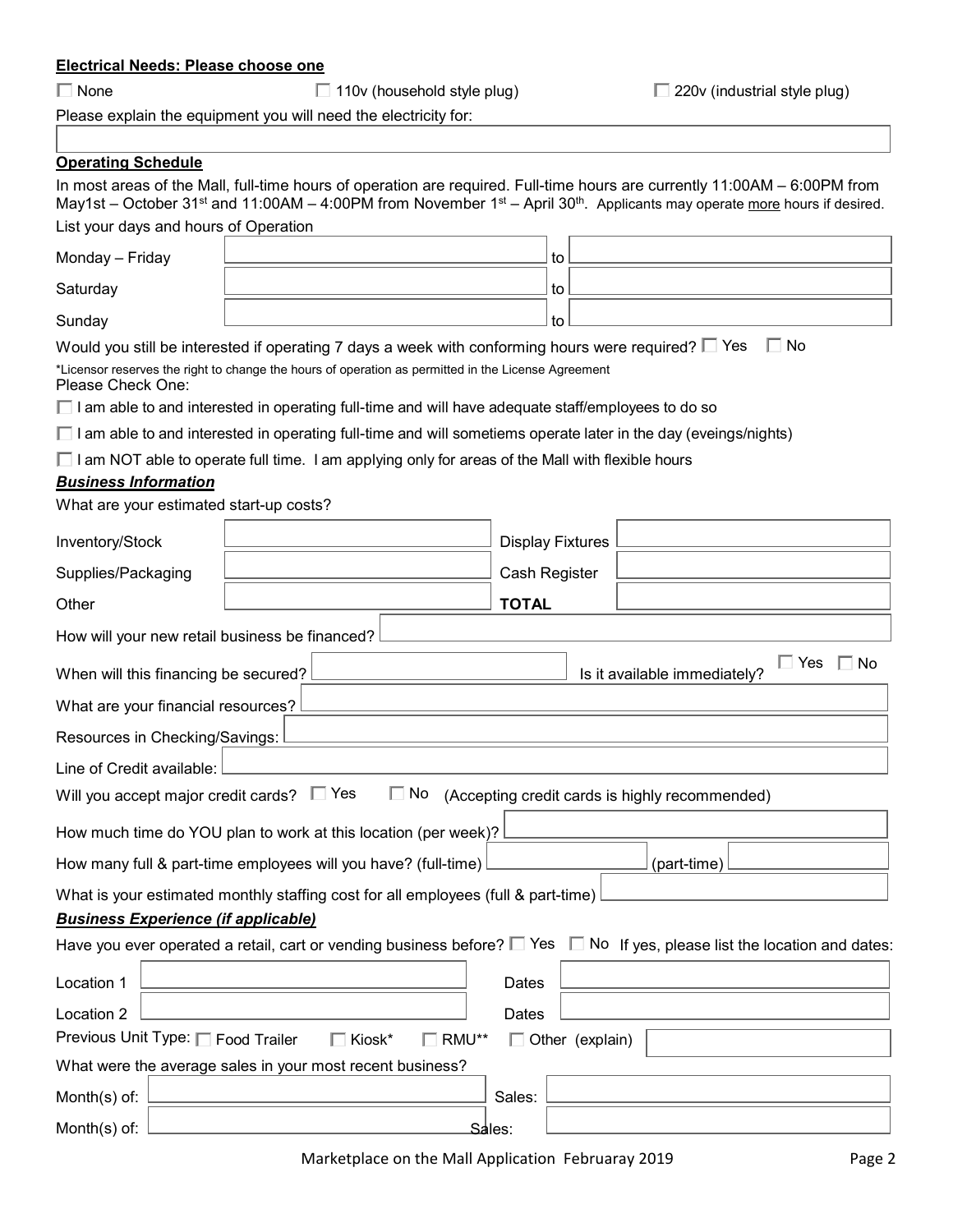### *References*

|                                                                                              | Please list business references that may be contacted:                                   |                |                                                                                                                            |  |  |  |
|----------------------------------------------------------------------------------------------|------------------------------------------------------------------------------------------|----------------|----------------------------------------------------------------------------------------------------------------------------|--|--|--|
| Name 1                                                                                       |                                                                                          | Phone/Email #1 |                                                                                                                            |  |  |  |
| Name 2                                                                                       |                                                                                          | Phone/Email #2 |                                                                                                                            |  |  |  |
| <b>Merchandise/Product Line Description</b>                                                  |                                                                                          |                |                                                                                                                            |  |  |  |
|                                                                                              | Briefly explain your business identity, and/or theme                                     |                |                                                                                                                            |  |  |  |
|                                                                                              |                                                                                          |                | Types of merchandise to be sold: (Please attach photos and/or brochures of your products to the Application/Business Plan) |  |  |  |
|                                                                                              |                                                                                          |                |                                                                                                                            |  |  |  |
| $\Box$ Yes<br>$\Box$ No<br>Do you have established resources/suppliers for your merchandise? |                                                                                          |                |                                                                                                                            |  |  |  |
| How long will it take to receive merchandise?                                                |                                                                                          |                |                                                                                                                            |  |  |  |
|                                                                                              | List Product Lines & Retail Pricing (if exceeds 4, please attach)<br><b>Product Line</b> |                | <b>Retail Price</b>                                                                                                        |  |  |  |
|                                                                                              |                                                                                          |                |                                                                                                                            |  |  |  |
|                                                                                              |                                                                                          |                |                                                                                                                            |  |  |  |
|                                                                                              |                                                                                          |                |                                                                                                                            |  |  |  |
|                                                                                              |                                                                                          |                |                                                                                                                            |  |  |  |
|                                                                                              |                                                                                          |                |                                                                                                                            |  |  |  |
|                                                                                              | What do you estimate as the dollar amount of the average sales transaction?              |                |                                                                                                                            |  |  |  |
|                                                                                              | What is your profit margin/mark-up (percentage, three times, etc.)?                      |                |                                                                                                                            |  |  |  |
| Which products are best sellers?                                                             |                                                                                          |                |                                                                                                                            |  |  |  |
| Which products are unique to the mall?<br><b>Projected Sales</b>                             |                                                                                          |                |                                                                                                                            |  |  |  |
|                                                                                              | What do you estimate as your average monthly sales - Summer?                             |                |                                                                                                                            |  |  |  |
|                                                                                              | What do you estimate as your average monthly sales - Winter/Spring?                      |                |                                                                                                                            |  |  |  |
| What do you estimate as your average monthly sales - December?                               |                                                                                          |                |                                                                                                                            |  |  |  |
| <b>Net Profit Projections (for one month time period)</b>                                    |                                                                                          |                |                                                                                                                            |  |  |  |
| Sales                                                                                        |                                                                                          |                |                                                                                                                            |  |  |  |
| - Cost of Goods Sold                                                                         |                                                                                          |                |                                                                                                                            |  |  |  |
| = Gross Margin                                                                               |                                                                                          |                |                                                                                                                            |  |  |  |
| - Rental Fees                                                                                |                                                                                          |                |                                                                                                                            |  |  |  |
| - Payroll                                                                                    |                                                                                          |                |                                                                                                                            |  |  |  |
| - Advertising                                                                                |                                                                                          |                |                                                                                                                            |  |  |  |
| - Other Expenses                                                                             |                                                                                          |                |                                                                                                                            |  |  |  |
| Earnings before Taxes                                                                        |                                                                                          |                |                                                                                                                            |  |  |  |
| <b>NET PROFIT</b>                                                                            |                                                                                          |                |                                                                                                                            |  |  |  |
| <b>Visual Merchandising</b>                                                                  |                                                                                          |                |                                                                                                                            |  |  |  |
| Describe the visual merchandising plans for your requested retail location                   |                                                                                          |                |                                                                                                                            |  |  |  |
|                                                                                              |                                                                                          |                |                                                                                                                            |  |  |  |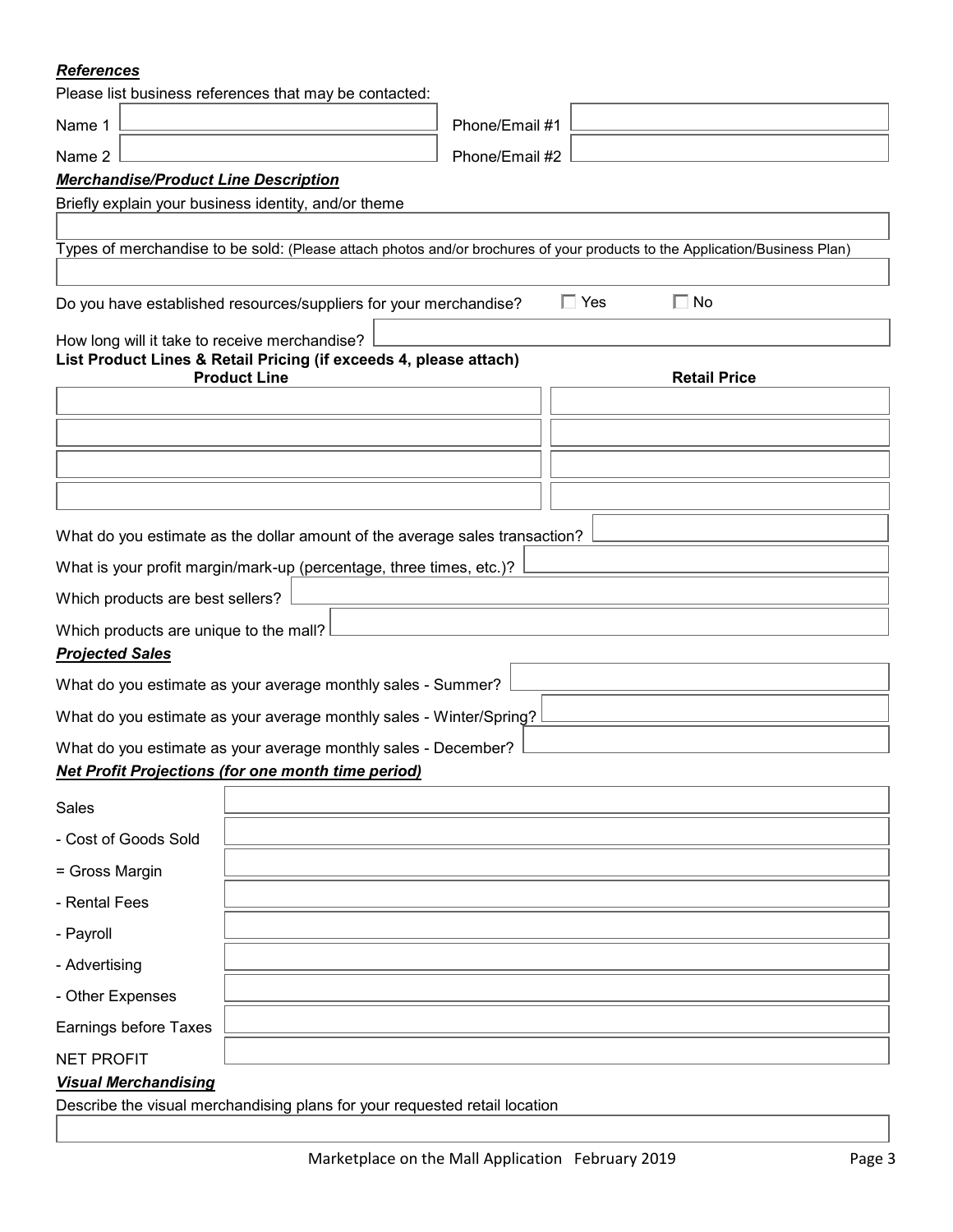| <b>Types of Fixtures</b>                                                                 |                                                                                                                     |  |  |
|------------------------------------------------------------------------------------------|---------------------------------------------------------------------------------------------------------------------|--|--|
| <b>Color Scheme</b>                                                                      |                                                                                                                     |  |  |
| Props                                                                                    |                                                                                                                     |  |  |
|                                                                                          |                                                                                                                     |  |  |
| Signage                                                                                  |                                                                                                                     |  |  |
|                                                                                          |                                                                                                                     |  |  |
| selection process.)                                                                      | Marketing Strategy: It is your responsibility to market your business. (A strong marketing plan is favorable in the |  |  |
| Who is your target/market customer?                                                      |                                                                                                                     |  |  |
| Type of Customer/Lifestyle                                                               |                                                                                                                     |  |  |
| Age Range                                                                                |                                                                                                                     |  |  |
| Household Income                                                                         |                                                                                                                     |  |  |
| Identify and describe your competition on the mall                                       |                                                                                                                     |  |  |
| What are your plans for advertising?                                                     |                                                                                                                     |  |  |
| Do you have an existing customer base? $\square$ Yes                                     | $\Box$ No                                                                                                           |  |  |
| Do you have a website? $\square$ Yes                                                     | $\Box$ No                                                                                                           |  |  |
| How often do you update your website?                                                    |                                                                                                                     |  |  |
| Do you have a face book page? $\square$ Yes                                              | $\Box$ No                                                                                                           |  |  |
| How many friends do you have?                                                            | How often do you post?                                                                                              |  |  |
| Do you have Twitter account? $\square$ Yes                                               | $\Box$ No                                                                                                           |  |  |
| How many followers do you have?                                                          | How often do you tweet?                                                                                             |  |  |
| Are there social, environmental, health or community benefits to your product? Explain   |                                                                                                                     |  |  |
|                                                                                          |                                                                                                                     |  |  |
| What are your expansion plans?                                                           |                                                                                                                     |  |  |
|                                                                                          | Why will customers buy your product and what will make your business memorable? (Versus the competition)            |  |  |
|                                                                                          |                                                                                                                     |  |  |
| Why do you feel that 16 <sup>th</sup> Street Mall is the target market for your product? |                                                                                                                     |  |  |
|                                                                                          |                                                                                                                     |  |  |
|                                                                                          |                                                                                                                     |  |  |
|                                                                                          |                                                                                                                     |  |  |

#### **I have read and understand the following: Please initial next to each statement:**

I understand that a committee will determine the applicants best suited for placement on Marketplace on the Mall based on the needs and desires of the area within the Downtown Denver BID, including in part, the following factors:

- Product uniqueness, diversity, and quality
- Commitment to program/hours of operation (as determined by Licensor) and to be clarified in the License Agreement
- Successful business experience
- Competition-existing similar businesses on or near the Mall